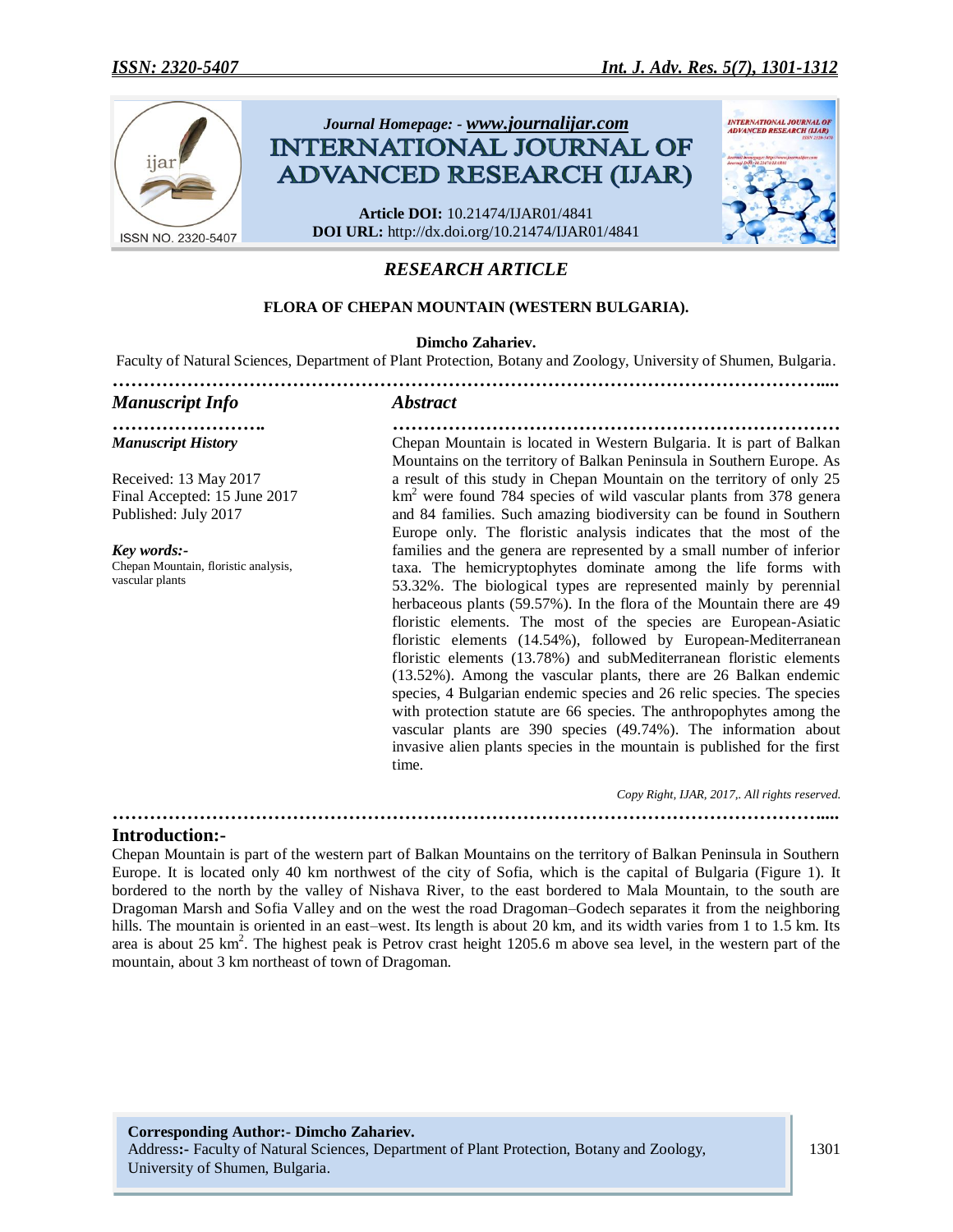

**Figure 1:-** Geographical position of Chepan Mountain, marked with yellow point in the central part of the Balkan Peninsula (at the bottom right is a map of Europe)

In phytogeographic terms Chepan Mountain is in Balkan floristic province of European deciduous forest area. It is in two floristic regions: western parts are in Znepolski floristic region and east parts are in Stara planina (Western) floristic region. During the Crusades, between the cities of Nis and Sofia there was a huge array, that included Chepan Mountain and was going through narrow mountain roads [1]. Today, in the mountain dominates the treeless landscape. Its entire length Chepan Mountain is a typical karst terrain with typical phenomena: karst surfaces, potholes and cliffs. Southwestern slopes of the mountain are rugged and difficult to pass. At the bottom of the northern slopes reserved arrays of deciduous forests. On the southern slopes are common mosaic forest plantations of pine.

In 1889, during his third trip to Bulgaria Velenovski, accompanied by his collaborator Hermengild Shkorpil collected and described plants near to town of Dragoman. In the following years Shkorpil continues to send materials to Velenovski from this region. The results are reflected in the first Bulgarian flora and supplement to it [2].

The herbaceous vegetation of Chepan Mountain is explored by Velchev as part of a study of grass cover near to the area Dragoman–Belidie Khan [3]. The first inventory of the flora of the mountain is made by Tashev and Angelova [4, 5, 6]. They found the presence of 465 species and subspecies of vascular plants belonging to 252 genera and 63 families and publish data on the medicinal plants in the mountain [7]. The information on species with conservation status publish Angelova [8], Tashev and Angelova [6], Vassilev & al. [9].

In 2007, Chepan mountain is included in Dragoman Protected area (BG0000322) with a total area of 21357.18 ha. The protected area is designated under Directive 92/43/EEC of the Council of the European Community for the conservation of natural habitats and of wild fauna and flora. It overlaps a protected area under Directive 79/409/EEC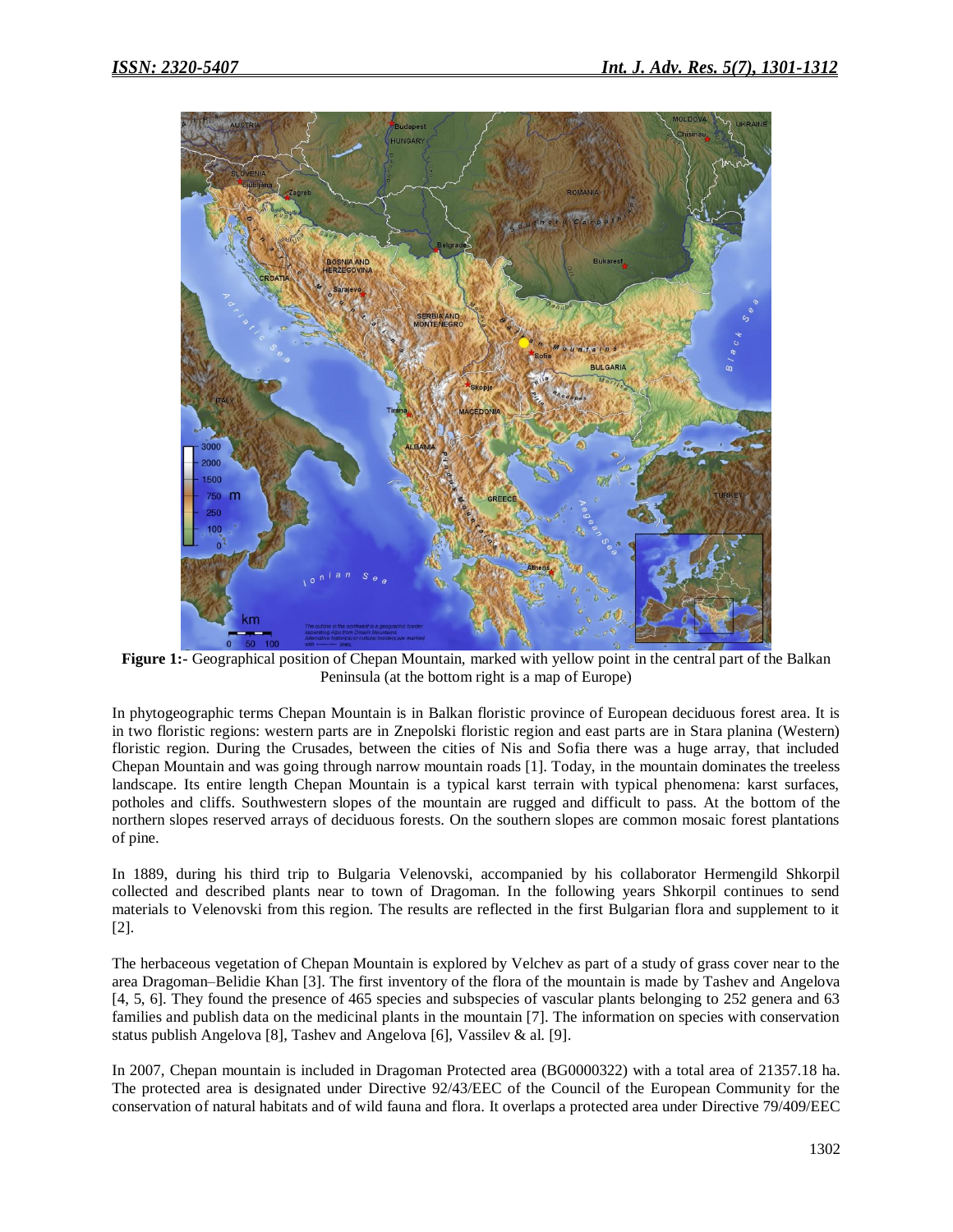on the conservation of wild birds, replaced by Directive 2009/147/ЕО. Chepan Mountain occupies 12.45% of the territory of the protected area [10]. The subjects to protection in the protected area are 17 natural habitats and 3 plant species, and from them in Chepan Mountain there are 12 habitats and one plant species *Himantoglossum caprinum* (Bieb.) C. Koch.

The aim of this study was to perform a new inventory of the flora of Chepan Mountain. The reason for this is that in the study of relatively close in size sites in Eastern Bulgaria (Shumensko Plateau, Preslavska Mountain) the author of this study found significantly greater wealth of flora [11, 12].

## **Materials and Methods:-**

This survey was conducted on the route method in the period 2010–2011. In determining of the species are used: Handbook for Vascular Plants in Bulgaria [13], Flora of PR Bulgaria, Volumes 1 to 9 [14, 15] and Flora of the Republic of Bulgaria, Volume 10 [16]. The names of the taxa are under Conspectus of the Bulgarian vascular flora [17]. Updating of the families is based on APG III [18].

The life forms are represented in the system of Raunkiaer [19]. For their determination are used Flora of PR Bulgaria, Volumes 1 to 9 [14, 15] and Flora of the Republic of Bulgaria, Volumes 10 and 11 [16, 20]. Biological types are defined by Handbook for Plants in Bulgaria [21]. The floristic elements and the endemics are on the basis of the classification done by Walter, with some amendments and completions [17]. The relics are presented under Zahariev [22].

The medicinal plants are under the Annex to Medicinal Plants Act [23].

The conservation statute is recognized using the following documents: Annex II to Council Directive 92/43/EEC of the European Community to protect natural habitats and of wild fauna and flora [24], Appendix I to *Convention on the Conservation of European Wildlife and Natural Habitats (Bern Convention)* [25], Appendix II to *Convention on International Trade in Endangered Species* of Wild Fauna and Flora (CITES) [26], Red Data Book of the Republic of Bulgaria, Vol. 1. Plants and Fungi [27], IUCN Red List for Bulgaria [28], Annex III and Annex IV to Biodiversity Act of the Republic of Bulgaria [29]. Some species are included in Order for special arrangements for the conservation and use of the medicinal plants in Bulgaria [30].

The anthropophytes are presented by Stefanov & Kitanov [31]. The Invasive alien plant species are by Petrova  $\&$  al. [32].

## **Results and Discussion:-**

As a result of authors field investigations of Chepan Mountain were found a significantly greater number of taxa in comparison with the known up to now: 784 species of vascular plants from 378 genera and 84 families were identified. This represents 19.11% from all species, 41.40% from all genera and 60.43% from all plant families in Bulgaria. Systematic list of identified species is presented in Appendix. The author not found 82 species from 68 genera and 31 families described by Tashev and Angelova. The collection of herbarium specimens demonstrating described species from these authors, gives reason to believe that these species are part of the flora of Chepan Mountain.

The most of the families and genera are presented with smaller number of lower taxa: from 1 to 4. The majority of families, 69 (82.14%) were presented with 1–4 genera. Only 15 (17.86%) of the families are represented by 5 or more genera (Table 1). Most genera belong to the following families: Asteraceae (41), Poaceae (37), Apiaceae (30), Lamiaceae (23) and Fabaceae (21). The majority of families, 53 (63.10%) were presented with 1–4 species. Only 31 (36.90%) of the families are represented by 5 or more species (Table 1). Most species belong to the following families: Asteraceae (94), Poaceae (70), Fabaceae (67), Lamiaceae (55), Caryophyllaceae (46) and Rosaceae (44). Only 41 (10.85%) of the genera included 5 or more species. Most species belong to the following genera: *Trifolium* (14), *Lathyrus* (11), *Centaurea* (10), *Carex* (9), *Silene* (9) and *Potentilla* (9).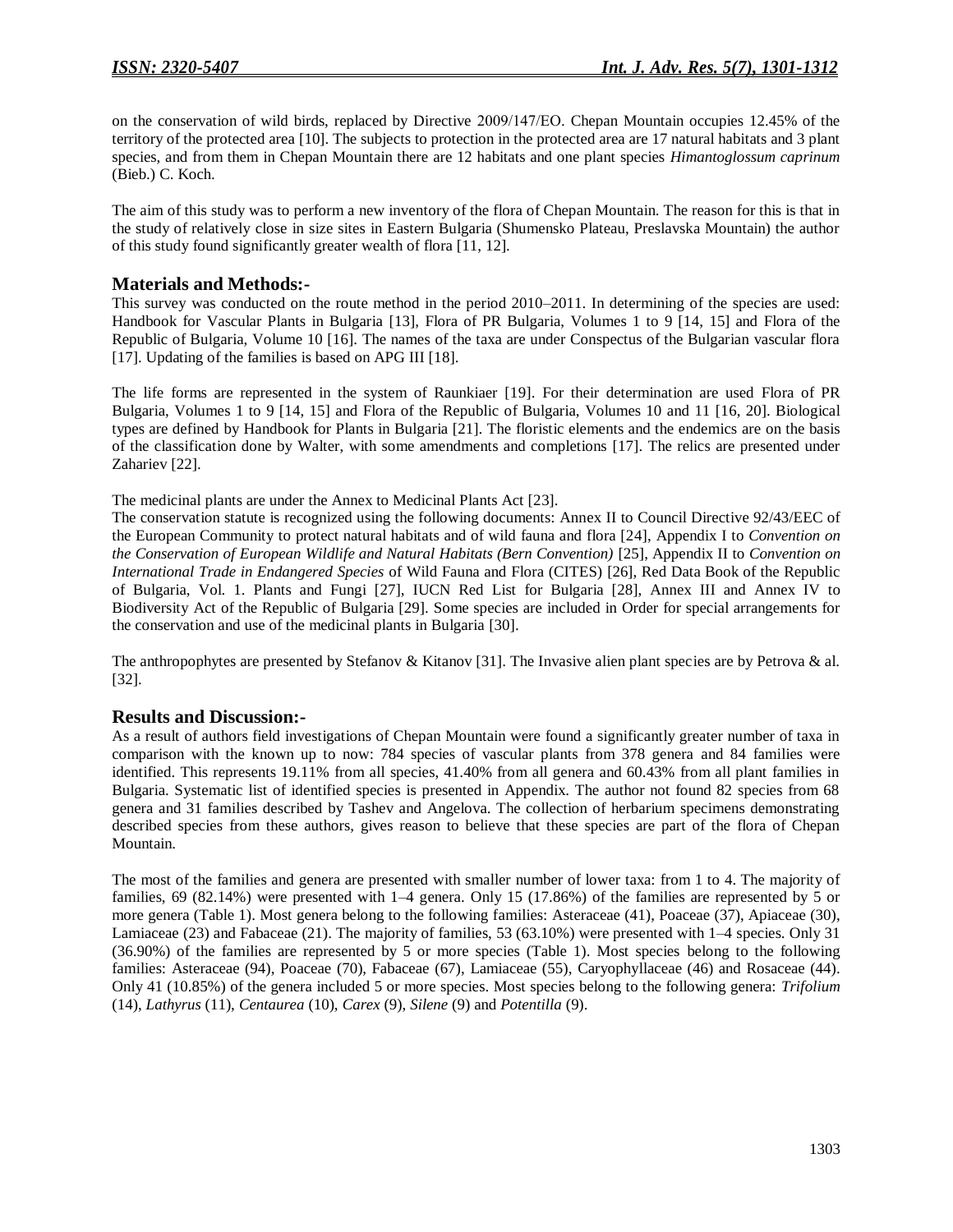| <b>Families</b>     | Genera          | <b>Species</b> |
|---------------------|-----------------|----------------|
| Amaranthaceae       |                 | 6              |
| Amaryllidaceae      |                 | 10             |
| Apiaceae            | 30              | 37             |
| Asparagaceae        | $\overline{7}$  | 15             |
| Asteraceae          | 41              | 94             |
| Boraginaceae        | 11              | 17             |
| <b>Brassicaceae</b> | $\overline{17}$ | 33             |
| Campanulaceae       |                 | 12             |
| Caprifoliaceae      | 9               | 14             |
| Caryophyllaceae     | 17              | 46             |
| Crassulaceae        |                 | $\overline{7}$ |
| Cyperaceae          |                 | 11             |
| Euphorbiaceae       |                 | 9              |
| Fabaceae            | 21              | 67             |
| Fagaceae            |                 | 5              |
| Geraniaceae         |                 | 8              |
| Juncaceae           |                 | 6              |
| Lamiaceae           | 23              | 55             |
| Malvaceae           |                 | $\overline{5}$ |
| Onagraceae          |                 | $\overline{5}$ |
| Orchidaceae         | $\,8\,$         | 11             |
| Poaceae             | 37              | 70             |
| Polygalaceae        |                 | 6              |
| Polygonaceae        |                 | 11             |
| Primulaceae         |                 | 5              |
| Ranunculaceae       | 12              | 22             |
| Rosaceae            | 18              | 44             |
| Rubiaceae           | 5               | 16             |
| Salicaceae          |                 | $\overline{5}$ |
| Scrophulariaceae    | 12              | 33             |
| Violaceae           |                 | 6              |

**Table 1:-** Families with most genera and species (5 or more)

The established taxonomically diversity can be explained by the variety of combinations of terrain, hydrological, climatic and soil conditions as a prerequisite for the variety of communities and habitats within the territory of the mountain.

Regarding the phytogeographical structure were found a considerable variation. There are 49 different floristic elements. The most of the species are European-Asiatic floristic elements (14.54%), followed by European-Mediterranean floristic elements (13.78%) and subMediterranean floristic elements (13.52%). This can be explained by the complex influence of many factors: 1. The geographical location of Chepan Mountain (in the southern parts of the Balkan Mountain Range, to which still reach the warm air masses from the Mediterranean); 2. Climatic conditions (it is located in the temperate climatic zone, but relatively closes to the border with transitionalcontinental climate); 3. Altitude, which corresponds to the lower mountain belt; 4. Glaciations during the Quaternary, which led to changes in the flora both during colder weather conditions and after subsequent warming.

Among the vascular plants were found 30 endemic species. They are 3.83% of the total number of species. It is close to the average number (4.86%) of endemic species for Bulgaria [33]. Of these, 26 species are Balkan endemics (3.32% of all species) and 4 species are Bulgarian endemics (0.51% of all species).

The relic species in Chepan Мountain are describe for the first time. The majority of the relics are Tertiary relics. They are ancient representatives of Arctic tertiary flora. From the period of the last glaciations in the Northern and Central Europe in Chepan Mountain are settled only 2 species of Quaternary (glacial) relics. They have migrated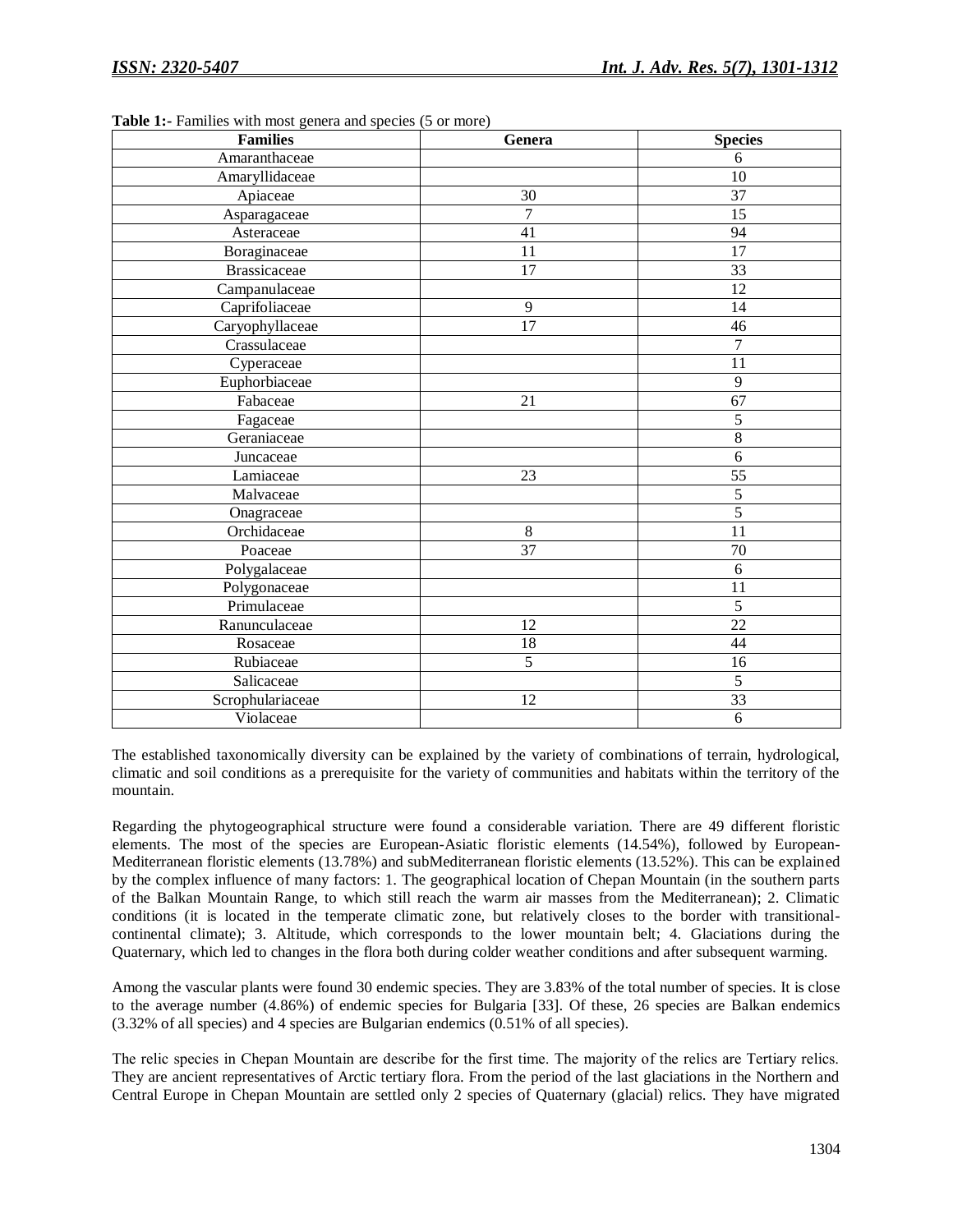from the north to the south and the mountains of the Balkan Peninsula have become their refuge. Only one relic species is remained from the period after glaciations and belongs to the group of post-glacial steppe relics.

In analysis of the life forms (Table 2) were found dominant participation of hemicryptophytes, 418 species (53.32%), followed by therophytes, 146 species (18.62%), phanerophytes, 76 species (9.70%) and cryptophytes, 68 species (8.67%). The significant number of hemicryptophytes can be explained with the wide variety of communities and habitats within the mountain. Relatively the large number of therophytes is result of prolonged erosion and the largest area of dry rocky terrain with shallow skeletal soils. Cryptophytes are distributed both in forest communities and in secondary grasslands, located primarily in the ridge of the mountain.

| Group                        | Subgroup           | <b>Number of species</b> | Percentage |
|------------------------------|--------------------|--------------------------|------------|
| Phanerophytes                |                    | 76                       | 9.70       |
| (Ph)                         | Megaphanerophytes  | 3                        | 0.38       |
|                              | Mesophanerophytes  | 33                       | 4.21       |
|                              | Microphanerophytes | 22                       | 2.81       |
|                              | Nanophanerophytes  | 18                       | 2.30       |
| Chamaephytes (Ch)            |                    | 31                       | 3.95       |
| Hemicryptophytes (H)         |                    | 418                      | 53.32      |
| Therophytes-Hemicryptophytes |                    | 45                       | 5.74       |
| $(Th-H)$                     |                    |                          |            |
| Cryptophytes                 |                    | 68                       | 8.67       |
| (Cr)                         | Geophytes          | 59                       | 7.53       |
|                              | <b>Helophytes</b>  | 7                        | 0.89       |
|                              | Hydrophytes        | 2                        | 0.26       |
| Therophytes (Th)             |                    | 146                      | 18.62      |

**Table 2:-** Distribution of the species by life form

One can witness the whole variety of biological types as well as all of the possible transitions between them. The results show (Table 3) that the largest groups are the group of perennial plants, 467 species (59.57%) and the group of annual plants, 146 species (18.62%). The significant number of perennial plants can be explained with the wide variety of communities and habitats within the mountain. Relatively the large number of annual herbaceous plants is result of the largest area of dry rocky terrain with shallow skeletal soils.

| <b>Table 3:-</b> Distribution of the species by biological type |  |  |  |
|-----------------------------------------------------------------|--|--|--|
|-----------------------------------------------------------------|--|--|--|

| <b>Biological type</b>     | <b>Symbol</b> | <b>Number of species</b> | Percentage |
|----------------------------|---------------|--------------------------|------------|
| Annual herbaceous plant    | a             | 146                      | 18.62      |
| Annual or biannual         | a-b           | 34                       | 4.34       |
| herbaceous plant           |               |                          |            |
| Annual or perennial        | $a-p$         | 12                       | 1.53       |
| herbaceous plant           |               |                          |            |
| Biannual herbaceous plant  | b             | 30                       | 3.83       |
| Biannual or perennial      | $b-p$         | 20                       | 2.55       |
| herbaceous plant           |               |                          |            |
| Perennial herbaceous plant | D             | 467                      | 59.57      |
| Perennial or annual        | $p-a$         |                          | 0.13       |
| herbaceous plant           |               |                          |            |
| Perennial herbaceous plant | $p-sh$        |                          | 0.13       |
| or shrub                   |               |                          |            |
| Shrub                      | sh            | 31                       | 4.95       |
| Shrub or tree              | sh-t          | 10                       | 1.28       |
| Tree                       | t             | 32                       | 4.08       |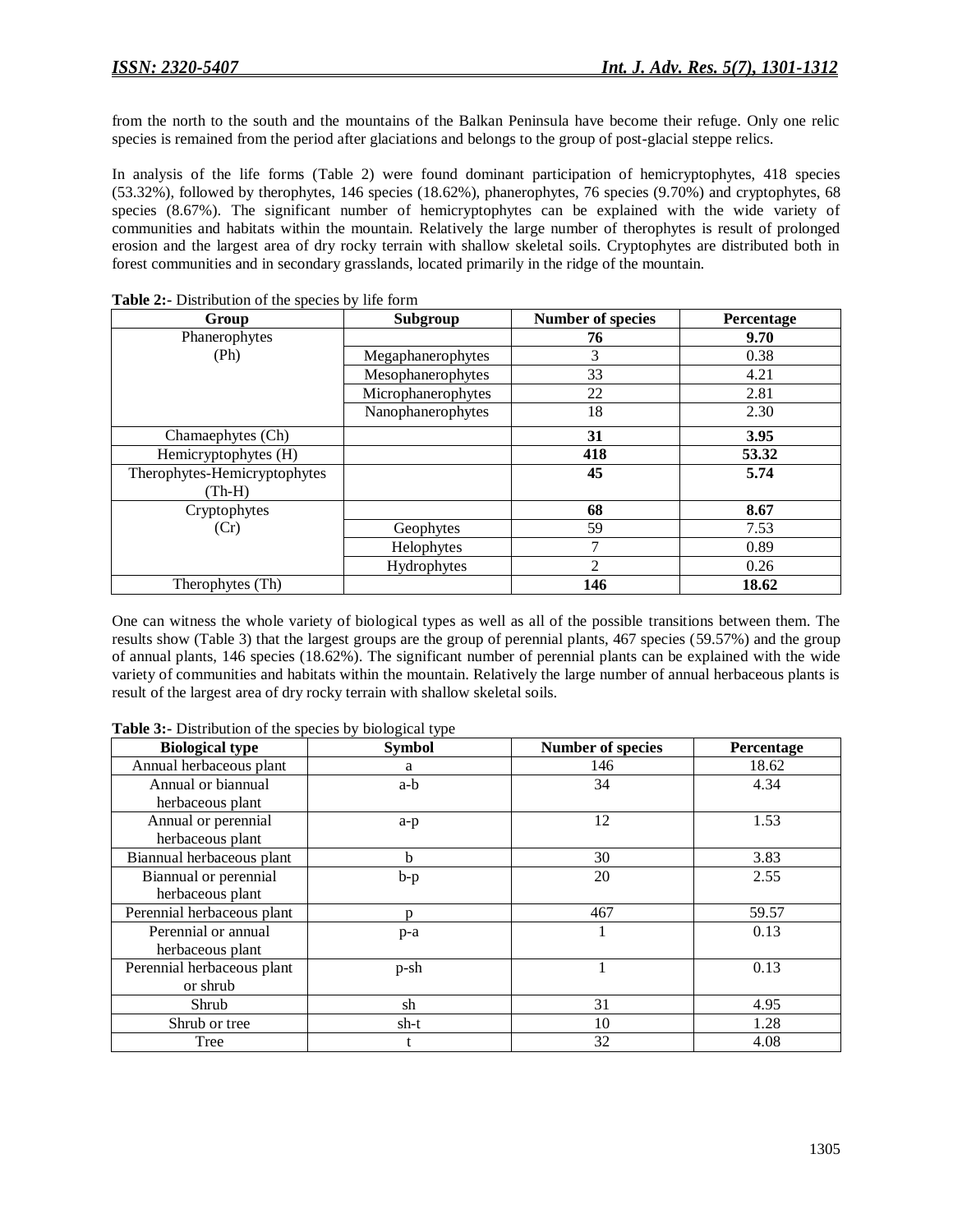The medicinal plants of Chepan Mountain are 344 species, which are divided in 237 genera and 83 families. They represent 43.88% from all species, 62.53% from all genera and 93.26% from all plant families of the mountain. They are distributed within the following groups: 23 species of trees (6.69%), 14 species of shrubs (4.07%), 208 species of perennial plants (60.47%), 11 species of biennial plants (3.20%) and 48 species of annual plants (13.95%). The remaining 40 species (11.63%) relate to the transitional groups between them. The number of medicinal plants, which were found, is significantly higher than those described by Angelova and Tashev [7]. Despite the high biodiversity of medicinal plants, only a small number of them are a subject to collection of drugs.

The total number of species with conservation statute is 66 (8.42% of all species). In Annex II of Directive 92/43/ЕЕС is included one species. In Appendix I of Convention on the Conservation of European Wildlife and Natural Habitats (Berne Convention) is included one species. In Appendix II of *Convention on International Trade in Endangered Species* of Wild Fauna and Flora (CITES) are included 14 species. In IUCN Red List for Bulgaria are included 29 species in following categories: Endangered – 4 species, Vulnerable – 10 species, Nearly threatened – 7 species and Least concern – 8 species. In the Red Data Book of the Republic of Bulgaria are included 6 species in two categories: Endangered – 3 species, Vulnerable – 3 species. In the Biodiversity Act of the Republic of Bulgaria 17 species are included in Annex III and 28 species are included in Annex IV. Prohibited is the collecting of herbs from the natural habitats for 9 species. Under restricted collection of herbs from their natural habitats are 8 species.

Among the species with conservation status with the highest conservation value are 2 species: *Himantoglossum caprinum* (M. Bieb.) Spreng. (included in 6 documents) and *Galanthus elwesii* Hook. f. (included in 4 documents).

The number of the endemics and species with conservation status identified in this study is significant, despite the small territory of the mountain. It is larger than the number of taxa identified by Tashev and Angelova [6]. They describe 11 endemic species (5 Bulgarian endemics and 6 Balkan endemics) and 22 species with conservation status. Approximately in this period Vassilev & al. [9] published the results of their independent research. They describe 36 endemic species (3 Bulgarian endemic and 33 Balkan endemic) and 31 species with conservation status. In our study have not been established 13 species of described species of Vassilev & al.

During the inventory of the flora were found *Thlaspi goesingense* Halácsy (family Brassicaceae) in the western part of the mountain that falls in Znepolski floristic region (under number 7 in Figure 2). The distribution of this species in Bulgaria is debatable. In creating of the Handbook of vascular plants in Bulgaria [13] the authors have included this species as spread in 3 floristic regions: Stara Planina, Znepolski floristic region and Slavyanka. In Handbook of plants in Bulgaria [21] the species is indicated in 6 floristic regions, but is not listed for Znepolski floristic region. According to the authors of Conspectus of the Bulgarian vascular flora [17] the distribution of species in Bulgaria is uncertain and needs to be clarified. In the published chorological map with question marks are marked floristic regions for possible distribution of this species: Stara Planina, Znepolski floristic region and Pirin (Southern). The author of this study believe that the spread of *Thlaspi goesingense* Halácsy in Znepolski floristic region can be considered confirmed.

The information about the number of anthropopytes is presented for the first time. They are 390 species (49.74%): 10 species of trees, 8 species of shrubs, 6 species of transitional group shrubs – trees and 366 species of herbaceous plants. This information is important to track the human impact on the history of vegetation cover. Additionally, information on the current state of the flora of the mountain is derived from the number of adventive and cosmopolitan species. Due to human activity in the past and especially in the last century there are many antropophytes. In the mountain there is a relatively small number of adventive and cosmopolitan species – respectively 9 species (1.15%) and 32 species (4.08%). In the Mountain were found 3 species distributed as forest plantations: *Picea abies* (L.) Karst., *Pinus nigra* Arnold and *Pinus sylvestris* L.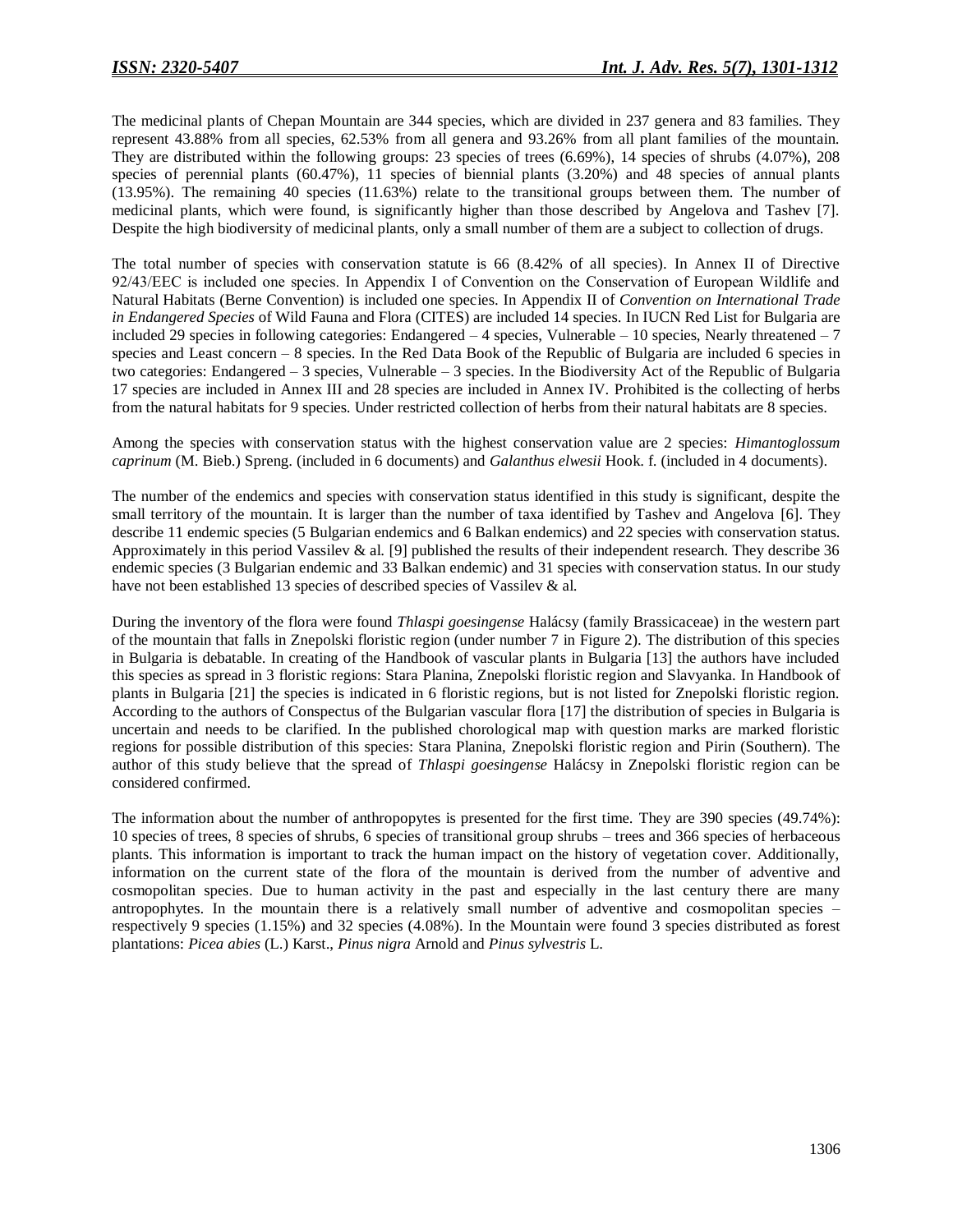

**Figure 2:-** Map of floristic regions in Bulgaria

Legend: 1. The Black Sea coast; 2. North-Eastern Bulgaria; 3. The Danubian Plain; 4. The Predbalkan; 5. Stara Planina (the Balkan); 6. Sofia Region; 7. Znepole Region; 8. Vitosha Region; 9. West Frontier Mountains; 10. The Struma Valley; 11. The Belasitza; 12. The Slavianka; 13. The Mesta Valley; 14. The Pirin; 15. The Rila; 16. Sredna Gora; 17. The Rhodopes; 18. Thracian Plane; 19. The Tundja Hilly Plane 20. The Strandzha

The information about invasive alien plants species in the mountain is published for the first time. 9 invasive alien plants species were found: *Ailanthus altissima* (Mill.) Swingle, *Amaranthus retroflexus* L., *Datura stramonium* L., *Erigeron annuus* (L.) Pers., *Erigeron canadensis* L., *Gleditsia triacanthos* L., *Laburnum anagyroides* Medicus, *Robinia pseudoacacia* L., *Xanthium spinosum* L. The majority of these species originate from North America. Different origins have the following species: *Xanthium spinosum* (South America), *Ailanthus altissima* (East Asia) and *Laburnum anagyroides* (Central Europe). *Ailanthus altissima* and *Robinia pseudoacacia* are included in List of worst invasive alien species threatening biodiversity in Europe [34]. The populations of all species have low numbers. They are represented by single individuals or groups with a small area and number of individuals. Most of them are located near to the villages and the roads that connect them. The author recommends being conducted periodic monitoring of their populations.

## **Conclusion:-**

The results of the inventory of vascular plants on the territory of Chepan Mountain show considerable variety of vascular plants in comparison with the data known up to now. The relic species, anthropopytes and invasive alien plants species in Chepan Мountain are describe for the first time. The obtained data can be used as a basis for comparison with data of the flora of different geographical sites in Znepolski floristic region and Stara planina (Western) floristic region, as well as throughout the country.

## **References:-**

- 1. Velchev, V. (1956): Floristic materials from the region of Dragoman–Belidie Khan, Izvestia. Bot. Inst. BAS, Vol. V, pp. 472–474.
- 2. Stanev, S. (2001): Less familiar names of the Bulgarian Botany, Pensoft, Sofia–Moscow, p. 202.
- 3. Velchev, V. (1962): The grass cover on limestone terrain in region of Dragoman Belidie Khan, Region of Sofia, Sofia, p. 131.
- 4. Tashev, A. and Angelova, K. (2005): Systematic and phytogeographic analysis of the flora of the Dragoman Chepan Mountain (Western part of Stara planina Mountain), Forestry Ideas, vol. 1, 1/2005.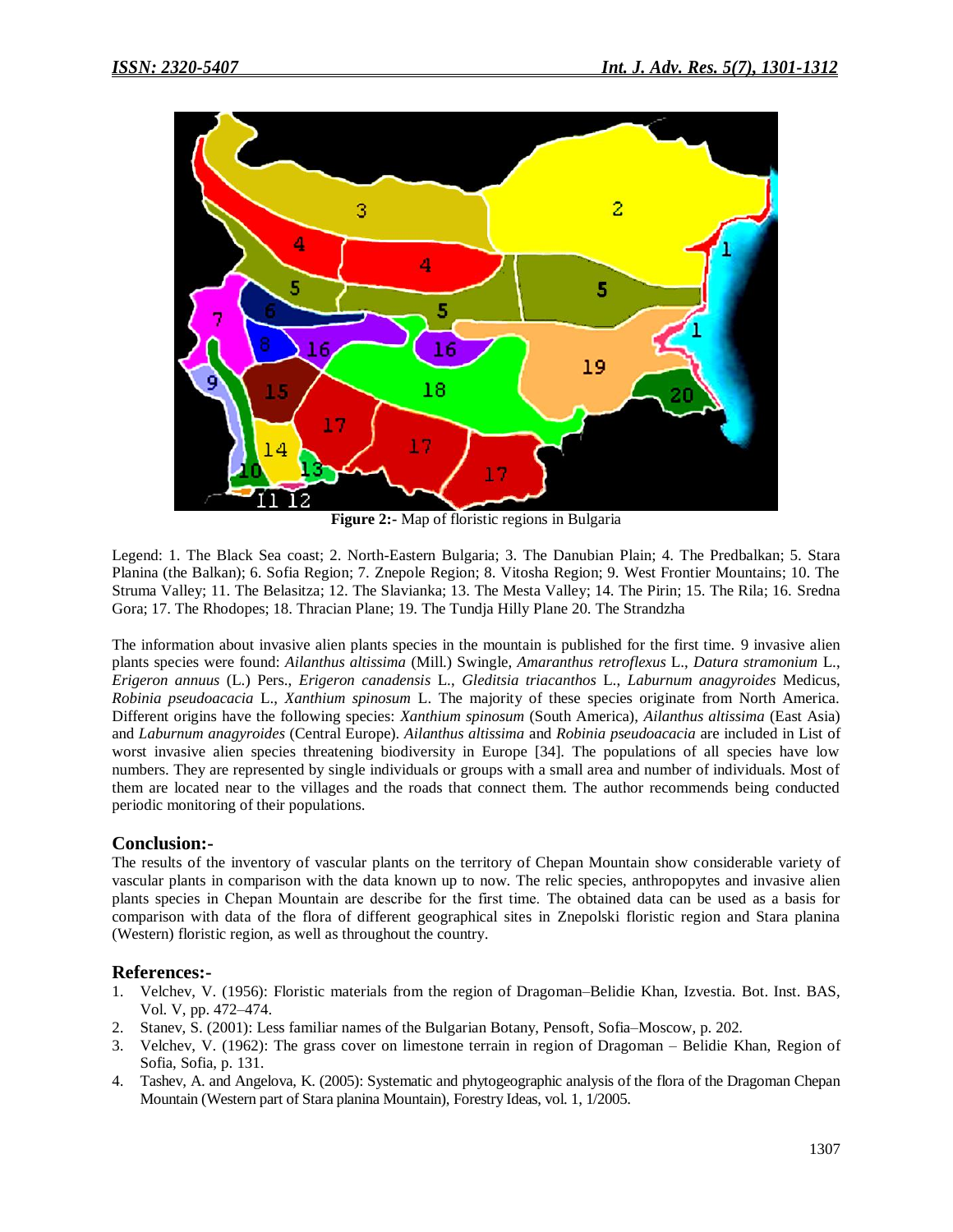- 5. Angelova, K. and Tashev, A. (2005): Complex analysis of the life forms of flowering plants in mount Chepan and their vertical ranges of spread in altitude, Trakija Journal of Sience, 3(6): 32–35.
- 6. Tashev, A. and Angelova, K. (2006): Floristic Investigations in Mount Dragomanski Chepan (Western Balkan Range), Silva Balcanica, 7(1): 95–102.
- 7. Angelova, K. and Tashev, A. (2004): Medicinal plants of Chepan Mountain, In: Fifth National Conference with International Participation "Ecology and Health, 2004", pp. 471–476.
- 8. Angelova, K. (2004): Taxa of conservation significance in the vascular flora of Mount Chepan, In: Proc. of Scientific Conference with International Participation, Stara Zagora 2004, 5: 400–405.
- 9. Vassilev, K., Goranova, V. and Assyov, B. (2006): Plant species of conservation concern at Mt Chepun (Western Bulgaria), In: Proceedings of 4th Balkan Botanycal Congress – Sofia' 2006, pp. 568–571.
- 10. Natura 2000 Standard Data Form for Dragoman Protected Area (BG0000322), Ministry of Environment and Water, 2007.
- 11. Zahariev, D. and Radoslavova, E. (2010): Plants of Shumensko Plateau, Himera, Shumen, p. 460.
- 12. Zahariev, D. (2012): Flora of Northeastern Bulgaria. Volume 2. Flora of Preslavska Mountain, Himera, Shumen, p. 370.
- 13. Kozhuharov, S. (ed.) (1992): Handbook for Vascular Plants in Bulgaria, Nauka i izkustvo Publishing House, Sofia, p. 787.
- 14. Yordanov, D. (main ed.) (1963–1979): Flora of PR Bulgaria, vol. 1–7, Publishing House of BAS, Sofia.
- 15. Velchev, V. (ed.) (1982–1989): Flora of PR Bulgaria, vol. 8–9, Publishing House of BAS, Sofia.
- 16. Kozhuharov, S. (ed.) (1995): Flora of the Republic of Bulgaria, vol. 10, Prof. M. Drinov Acad. Publ., Sofia, p. 428.
- 17. Asyov, B., Petrova, A., Dimitrov, D. and Vasilev, R. (2012): Conspectus of the Bulgarian vascular flora. Distribution maps and floristic elements, Bulgarian Biodiversity Foundation, Sofia, p. 489.
- 18. Angiosperm Phylogeny Group (2009): An update of the Angiosperm Phylogeny Group classification for the orders and families of flowering plants: APG III, Botanical Journal of the Linnean Society, 161(2): 105–121.
- 19. Raunkiaer, C. (1934): The Life forms of plants and statistical plant geography, Clarendon Press, Oxford, p. 147.
- 20. Peev, D. (ed.) (2013): Flora of the Republic of Bulgaria, vol. 11, Prof. M. Drinov Acad. Publ., Sofia, p. 523.
- 21. Delipavlov, D., Cheshmedzhiev, I., Popova, M., Terziiski, D. and Kovachev, I. (2011): Handbook for Plants in Bulgaria, Publishing House of Agricultural University, Plovdiv, p. 591.
- 22. Zahariev, D. (2016): Biodiversity of relict vascular plants in Bulgaria, International Journal of Research Studies in Biosciences, 4 (1): 38–51.
- 23. Medicinal Plants Act, Annex, State Gazette number 29, 7 April 2000, pp. 9–29. Last amended in State Gazette number 98, 28 November 2014.
- 24. Directive 92/43/EEC, Council Directive 92/43/EEC of 21 May 1992 on the Conservation of Natural Habitats and of Wild Fauna and Flora, Annex II, OJ L 206, 22.07.1992.
- 25. Convention on the Conservation of European Wildlife and Natural Habitats, Appendix I, 2002,http://conventions.coe.int/Treaty/FR/Treaties/Html/104-1.htm [accessed 29 June 2017].
- 26. *Convention on International Trade in Endangered Species* of Wild Fauna and Flora, Appendix II, 2009, http://www.cites.org/ eng/app/appendices.shtml [accessed 29 June 2017].
- 27. Peev, D. (main ed.) (2011): Red Data Book of the Republic of Bulgaria. Vol. 1. Plants and Fungi, IBER BAS & MEW, Sofia, p. 887.
- 28. Petrova, А. and Vladimirov, V. (eds) (2009): Red List of Bulgarian vascular plants, Phytologia Balcanica, 15(1): 63–94.
- 29. Biodiversity Act of the Republic of Bulgaria, Annex III and IV, State Gazette number 77, 9 August 2002, pp. 9– 42. Last amended in State Gazette number 98, 28 November 2014.
- 30. Order NoRD–83 from 3 February 2014 for special arrangements for the conservation and use of medicinal plants. State Gazette number 14, 18 February 2014.
- 31. Stefanov, B. and Kitanov, B. (1962): Kultigenen plants and kultigenen vegetation in Bulgaria, Publishing House of BAS, Sofia, p. 275.
- 32. Petrova, А., Vladimirov, V. and Georgiev, V. (2012): Invasive alien plants in Bulgaria, Institute of Biodiversity and Ecosystem Research, Bulgarian Academy of Sciences (BAS), Sofia, p. 319.
- 33. Peev, D., Kozuharov, St., Anchev, M., Petrova, A., Ivanova, D. and Tzoneva, S. (1998): Biodiversity of Vascular Plants in Bulgaria, In: Meine C. (ed.), Bulgaria's Biological Diversity: Conservation Status and Needs Assessment, Volumes I and II, Washington, D.C., Biodiversity Support Program, pp. 55–88.
- 34. Streamlining European Biodiversity Indicators, 2010. Website: http://biodiversity.europa.eu/ topics/sebiindicators [accessed 29 June 2017].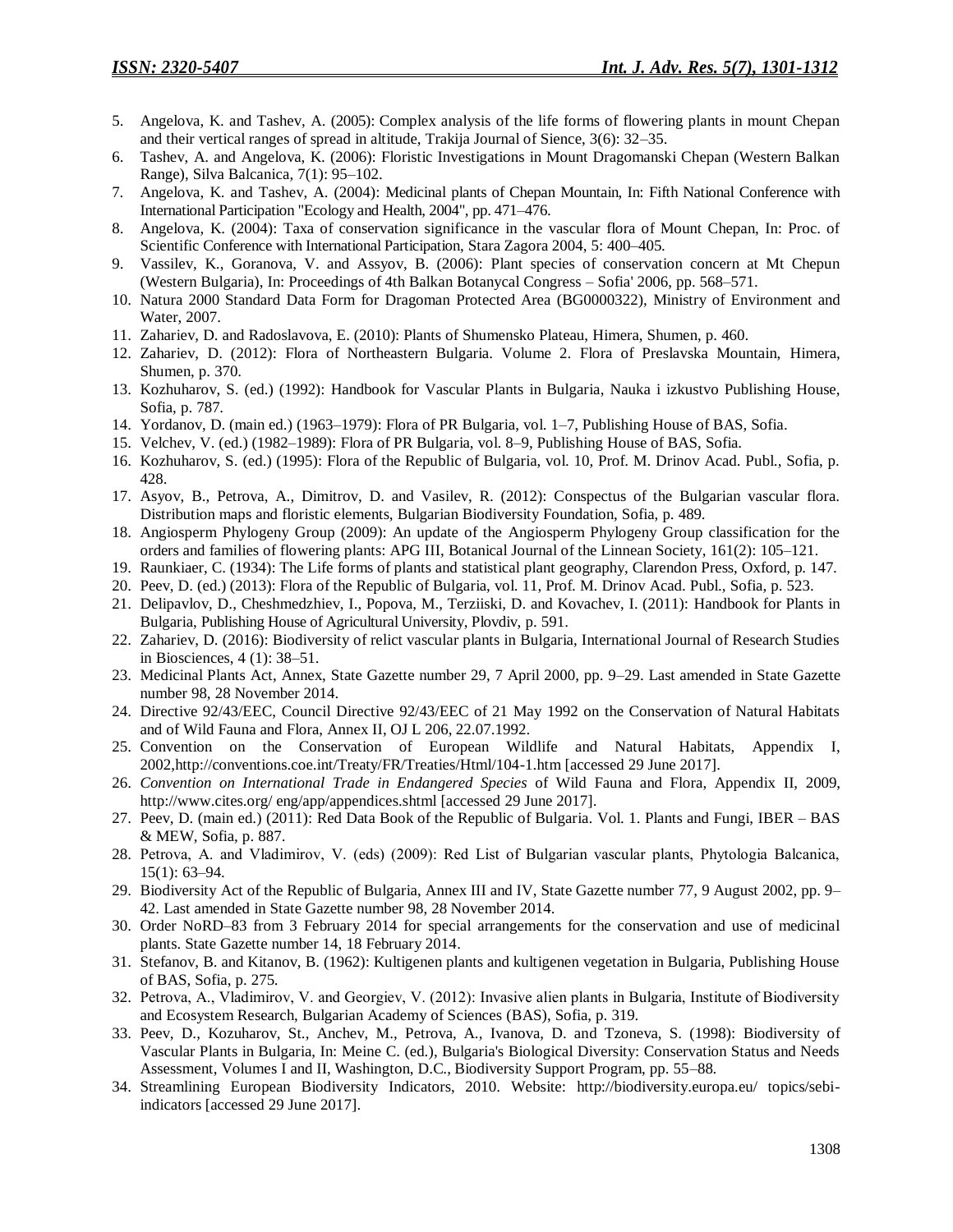## **Appendix:-**

**Systematic list of species of vascular plants, established in Chepan Mountain (Western Bulgaria)**

**Division Lycopodiophyta**

**Fam. Selaginellaceae:** *Selaginella helvetica* (L.) Spring.

**Division Equisetophyta Fam. Equisetaceae:** *Equisetum arvense* L.

#### **Division Polypodiophyta**

**Fam. Aspidiaceae:** *Dryopteris filix-mas* (L.) Schott; **Fam. Aspleniaceae:** *Asplenium ruta-muraria* L., *Asplenium trichomanes* L.; **Fam. Polypodiaceae:** *Polypodium vulgare* L.; **Fam. Athyriaceae:** *Cystopteris fragilis* (L.) Bernh.

**Division Magnoliophyta Class Pinopsida Fam. Cupressaceae:** *Juniperus communis* L.

## **Class Magnoliopsida:-**

**Fam. Acanthaceae:** *Acanthus balcanicus* Heywood & I. Richardson; **Fam. Amaranthaceae:** *Amaranthus graecizans* L.; *Amaranthus lividus* L., *Amaranthus retroflexus* L., *Atriplex patula* L., *Chenopodium album* L., *Chenopodium hybridum* L.; **Fam. Anacardiaceae:** *Cotinus coggygria* Scop.; **Fam. Apiaceae:** *Aegopodium podagraria* L., *Anthriscus sylvestris* (L.) Hoffm., *Bifora radians* M. Bieb., *Bupleurum affine* Sadler, *Bupleurum commutatum* Bois. & Balansa, *Bupleurum praealtum* L., *Bupleurum rotundifolium* L., *Cachrys alpina* M. Bieb., *Caucalis platycarpos* L., *Chaerophyllum bulbosum* L., *Chaerophyllum temulentum* L., *Cnidium silaifolium* (Jacq.) Simonk., *Conium maculatum* L., *Daucus carota* L., *Eryngium campestre* L., *Eryngium palmatum* Pančič & Vis., *Falcaria vulgaris* Bernh., *Ferula heuffelii* Griseb., *Ferulago campestris* (Besser) Grecescu, *Ferulago sylvatica* (Besser) Rchb., *Heracleum sibiricum* L., *Heracleum ternatum* Velen., *Laser trilobum* (L.) Borkh., *Laserpitium siler* L., *Myrrhoides nodosa* (L.) Cannon, *Orlaya grandiflora* (L.) Hoffm., *Pastinaca hirsuta* Pančič, *Peucedanum alsaticum* L., *Pimpinella saxifraga* L., *Sanicula europaea* L., *Seseli pallasii* Besser, *Silaum silaus* (L.) Schinz. & Thell., *Sium latifolium* L., *Tordylium maximum* L., *Torilis arvensis* (Hudson) Link, *Trinia glauca* (L.) Dumort., *Turgenia latifolia* (L.) Hoffm.; **Fam. Apocynaceae:** *Vinca herbacea* Waldst. & Kit., *Vincetoxicum fuscatum*  (Hornem.) Rchb. f., *Vincetoxicum hirundinaria* Medicus; **Fam. Araliaceae:** *Hedera helix* L.; **Fam. Aristolochiaceae:** *Asarum europaeum* L.; **Fam. Asteraceae:** *Achillea ageratifolia* (Sm.) Boiss., *Achillea clypeolata* Sm., *Achillea millefolium* L., *Anthemis austriaca* Jacq., *Anthemis ruthenica* M. Bieb., *Arctium lappa* L., *Arctium minus* Bernh., *Artemisia absinthium* L., *Artemisia alba* L., *Artemisia annua* L., *Artemisia pontica* L., *Artemisia vulgaris* L., *Aster amellus* L., *Aster linosyris* (L.) Bernh., *Bellis perennis* L., *Carduus candicans* Waldst. & Kit., *Carduus nutans* L., *Carduus thoermeri* Weinm., *Carlina acanthifolia* All., *Carlina vulgaris* L., *Carthamus lanatus*  L., *Centaurea affinis* Friv., *Centaurea alba* L., *Centaurea calcitrapa* L., *Centaurea chrysolepis* Vis., *Centaurea cyanus* L., *Centaurea orientalis* L., *Centaurea rhenana* Boreau, *Centaurea scabiosa* L., *Centaurea solstitialis* L., *Centaurea triumfetti* All., *Chondrilla juncea* L., *Cichorium intybus* L., *Cirsium arvense* (L.) Scop., *Cirsium canum* (L.) All., *Cirsium creticum* (Lam.) D'Urv., *Cirsium ligulare* Boiss., *Cirsium vulgare* (Savi) Ten., *Conyza canadensis*  (L.) Cronquist, *Crepis foetida* L., *Crepis sancta* (L.) Babc., *Crepis setosa* Haller f., *Crepis tectorum* L., *Crupina vulgaris* Cass., *Doronicum columnae* Ten., *Echinops bannaticus* Rochel ex Schrad., *Echinops microcephalus* Sm., *Echinops sphaerocephalus* L., *Erigeron annuus* (L.) Pers., *Eupatorium cannabinum* L., *Filago vulgaris* Lam., *Hieracium cymosum* L., *Hieracium hoppeanum* Schult., *Hieracium pilosella* L., *Hieracium praealtum* Vill. ex Goch., *Inula britanica* L., *Inula conyza* L., *Inula ensifolia* L., *Inula oculus-christi* L., *Inula salicina* L., *Jurinea consanguinea* DC., *Jurinea tzar-ferdinandii* Davidov, *Lactuca perennis* L., *Lactuca quercina* L., *Lactuca serriola* L., *Lactuca viminea* (L.) J. & C. Presl., *Lapsana communis* L., *Leontodon autumnalis* L., *Leontodon crispus* Vill., *Leucanthemum vulgare* Lam., *Logfia arvensis* (L.) Holub, *Matricaria perforata* Mérat, *Matricaria trichophylla* (Boiss.) Boiss., *Mycelis muralis* (L.) Dumort., *Ptilostemon afer* (Jacq.) Greuter, *Pulicaria dysenterica* (L.) Bernh., *Scorzonera austriaca* Willd., *Senecio jacobaea* L., *Senecio macedonicus* Griseb., *Senecio papposus* (Rchb.) Less., *Senecio vernalis* Waldst. & Kit., *Sonchus arvensis* L., *Tanacetum corymbosum* (L.) Sch. Bip., *Taraxacum erythrospermum* Andrz. ex Besser, *Taraxacum officinale* Weber, *Tragopogon balcanicum* Velen., *Tragopogon crocifolius* L., *Tragopogon dubius* Scop., *Tragopogon porrifolius* L., *Tragopogon pratensis* L., *Tussilago farfara* L., *Xanthium spinosum* L., *Xanthium strumarium* L., *Xeranthemum annuum* L.; **Fam. Berberidaceae:** *Berberis vulgaris* L*.*; **Fam. Betulaceae:** *Betula pendula* Roth, *Carpinus betulus* L., *Carpinus orientalis* Mill., *Corylus*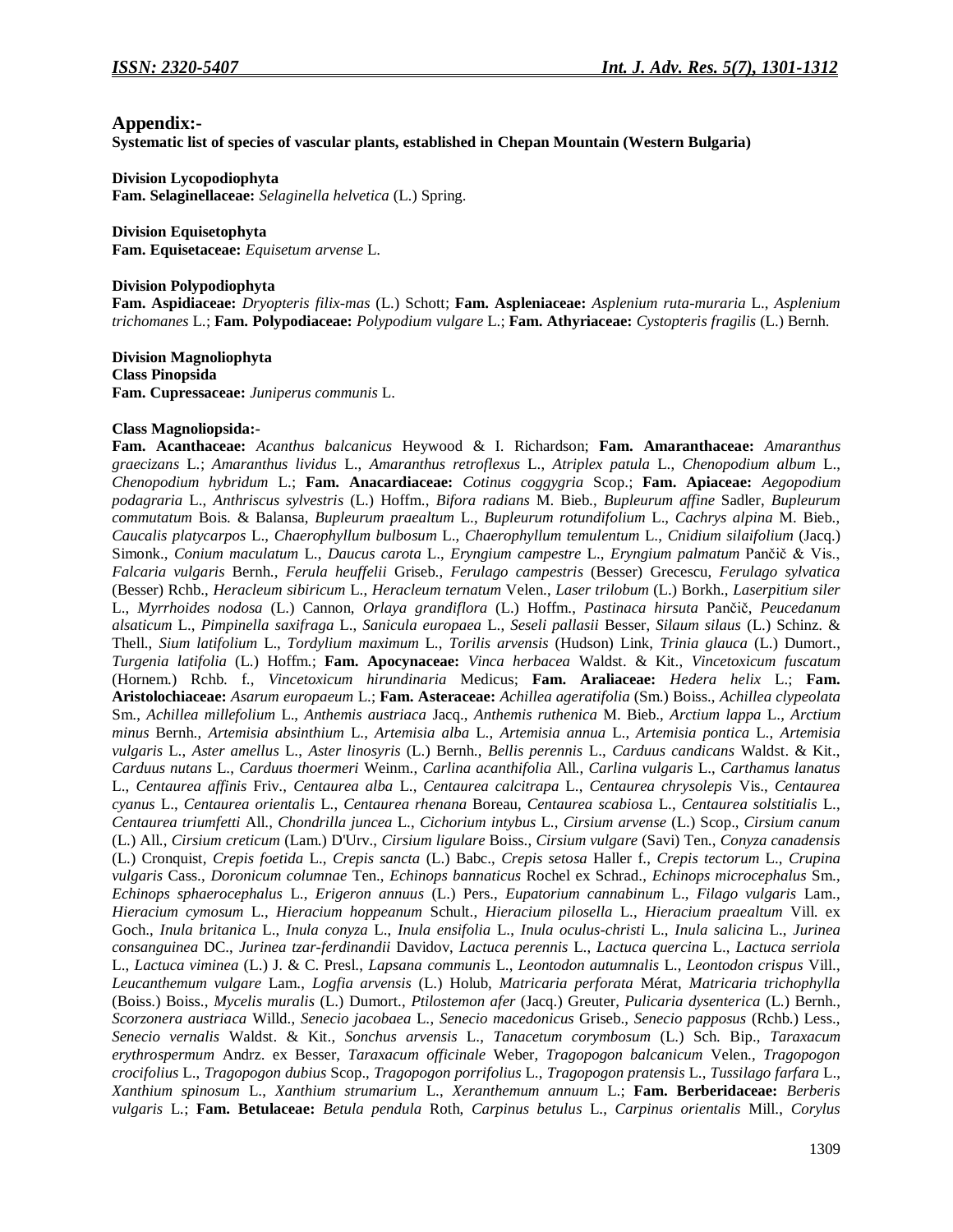*avellana* L.; **Fam. Boraginaceae:** *Anchusa barrelieri* (All.) Vitman, *Buglossoides arvensis* (L.) I. M. Johnst., *Buglossoides purpurocaerulea* (L.) I. M. Johnst., *Cerinthe minor* L., *Cynoglossum creticum* Mill., *Cynoglossum hungaricum* Simonk., *Echium vulgare* L., *Lappula squarrosa* (Retz.) Dumort., *Myosotis arvensis* (L.) Hill., *Myosotis ramosissima* Rochel, *Myosotis stricta* Link ex Roem. & Schult., *Nonea atra* Griseb., *Nonea pulla* (L.) DC., *Onosma visianii* Clementi, *Pulmonaria officinalis* L., *Symphytum officinale* L., *Symphytum tuberosum* L.; **Fam. Brassicaceae:** *Alliaria petiolata* (M. Bieb.) Cavara & Grande, *Alyssum desertorum* Stapf., *Alyssum minutum*  Schlecht. ex DC., *Alyssum montanum* L., *Alyssum murale* Waldst. & Kit., *Alyssum tortuosum* Willd., *Arabis hirsuta* (L.) Scop., *Arabis procurrens* Waldst. & Kit., *Arabis recta* Vill., *Arabis sagittata* (Bertol.) DC., *Arabis turrita* L., *Aurinia saxatilis* (L.) Desv., *Berteroa incana* (L.) DC., *Camelina rumelica* Velen., *Capsella bursa-pastoris* (L.) Medicus, *Cardaria draba* (L.) Desv., *Descurainia sophia* (L.) Webb ex Prantl, *Draba lasiocarpa* Rochel, *Draba muralis* L., *Erophila verna* (L.) Chevall., *Erysimum comatum* Pančič, *Erysimum diffusum* Ehrh., *Erysimum odoratum* Ehrh., *Lepidium campestre* (L.) R. Br., *Malcolmia orsiniana* (Ten.) Ten., *Neslia paniculata* (L.) Desv., *Rorippa pyrenaica* (L.) Rchb., *Thlaspi alliaceum* L., *Thlaspi arvense* L., *Thlaspi goesingense* Halácsy, *Thlaspi kovatsii* Heuff., *Thlaspi perfoliatum* L., *Thlaspi praecox* Wulfen; **Fam. Campanulaceae:** *Asyneuma anthericoides* (Janka) Bornm., *Asyneuma canescens* (Waldst. & Kit.) Griseb. et Schenk, *Campanula bononiensis* L., *Campanula glomerata* L., *Campanula grossekii* Heuff., *Campanula patula* L., *Campanula persicifolia* L., *Campanula sparsa* Friv., *Campanula trachelium* L., *Campanula velebitica* Borbás, *Еdraianthus serbicus* (A. Kern.) Petrovič, *Jasione heldreichii* Boiss. & Orph.; **Fam. Cannabaceae:** *Humulus lupulus* L.; **Fam. Caprifoliaceae:** *Cephalaria transsylvanica* (L.) Roem. & Schult., *Cephalaria uralensis* (Murr.) Roem. & Schult., *Dipsacus laciniatus* L., *Knautia arvensis* (L.) Coult., *Knautia macedonica* Griseb., *Lonicera xylosteum* L., *Sambucus ebulus* L., *Sambucus nigra* L., *Scabiosa columbaria* L., *Scabiosa ochroleuca* L., *Scabiosa triniifolia* Friv., *Valeriana officinalis* L., *Valerianella pumila* (L.) DC., *Viburnum lantana* L.; **Fam. Caryophyllaceae:** *Arenaria leptoclados* (Rchb.) Guss., *Arenaria serpyllifolia* L., *Cerastium arvense* L., *Cerastium banaticum* (Rochel) Heuff., *Cerastium fontanum*  Baumg., *Cerastium petricola* Pančić, *Cerastium tauricum* Spreng., *Dianthus armeria* L., *Dianthus giganteus* D'Urv., *Dianthus moesiacus* Vis. & Pančič, *Dianthus petraeus* Waldst. & Kit., *Dianthus urumoffii* Stoj. & Acht., *Herniaria hirsuta* L., *Herniaria incana* Lam., *Holosteum umbellatum* L., *Lychnis coronaria* (L.) Desr., *Minuartia bulgarica* (Velen.) Graebn., *Minuartia caespitosa* (Ehrh.) Degen, *Minuartia glomerata* (M. Bieb.) Degen, *Minuartia rhodopaea* (Degen) Kožuharov & Kuzmanov, *Minuartia setacea* (Thuill.) Hayek, *Minuartia viscosa* (Schreb.) Schinz. & Thell., *Moehringia pendula* (Waldst. et Kit.) Fenzl, *Moehringia trinervia* (L.) Clairv., *Myosoton aquaticum* (L.) Moench, *Paronychia cephalotes* (M. Bieb.) Besser, *Petrorhagia illyrica* (Ard.) P. W. Ball et Heywood, *Petrorhagia prolifera* P. W. Ball & Heywood, *Saponaria officinalis* L., *Scleranthus annuus* L., *Scleranthus perennis* L., *Silene armeria* L., *Silene bupleuroides* L., *Silene csereii* Baumg., *Silene fabarioides*  Hausskn., *Silene gigantea* L., *Silene otites* (L.) Wibel., *Silene subconica* Friv., *Silene viridiflora* L., *Silene vulgaris*  (Moench) Garcke, *Spergularia rubra* (L.) J. & C. Presl, *Stellaria graminea* L., *Stellaria holostea* L., *Stellaria media* (L.) Vill., *Stellaria pallida* (Dumort.) Piré, *Viscaria vulgaris* Röhl.; **Fam. Celastraceae:** *Euonymus europaeus* L., *Euonymus verrucosus* Scop.; **Fam. Cistaceae:** *Fumana procumbens* (Dunal) Gren. & Godr., *Rhodax canus* (L.) Fuss; **Fam. Convolvulaceae:** *Convolvulus arvensis* L., *Convolvulus cantabrica* L., *Cuscuta epithymum* (L.) L., *Cuscuta europaea* L.; **Fam. Cornaceae:** *Cornus mas* L., *Cornus sanguinea* L.; **Fam. Crassulaceae:** *Sedum acre* L., *Sedum album* L., *Sedum cepaea* L., *Sedum hispanicum* L., *Sedum maximum* (L.) Suter, *Sedum ochroleucum* Chaix, *Sempervivum marmoreum* Griseb.; **Fam. Cucurbitaceae:** *Bryonia alba* L.; **Fam. Dioscoreaceae:** *Tamus communis*  L.; **Fam. Euphorbiaceae:** *Euphorbia agraria* M. Bieb., *Euphorbia amygdaloides* L., *Euphorbia cyparissias* L., *Euphorbia esula* L., *Euphorbia falcata* L., *Euphorbia helioscopia* L., *Euphorbia nicaeensis* All., *Euphorbia peplus*  L., *Mercurialis perennis* L.; **Fam. Fabaceae:** *Anthyllis montana* L., *Anthyllis vulneraria* L., *Astragalus depressus* L., *Astragalus glycyphylloides* DC., *Astragalus onobrychis* L., *Astragalus pubiflorus* DC., *Astragalus vesicarius* L., *Astragalus wilmottianus* Stoj., *Chamaecytisus austriacus* (L.) Link, *Chamaecytisus jankae* (Velen.) Rothm., *Chamaespartium sagittale* (L.) Gibbs, *Coronilla scorpioides* (L.) C. Koch., *Coronilla varia* L., *Corothamnus rectipilosus* (Adamović) Skalická, *Dorycnium germanicum* (Gremli) Rikli, *Dorycnium herbaceum* Vill., *Genista januensis* Viv., *Genista subcapitata* Pančič, *Gleditsia triacanthos* L., *Hippocrepis comosa* L., *Laburnum anagyroides* Medicus, *Lathyrus aphaca* L., *Lathyrus aureus* (Steven) Brândză, *Lathyrus hirsutus* L., *Lathyrus laxiflorus* (Desf.) Kuntze, *Lathyrus niger* (L.) Bernh., *Lathyrus nissolia* L., *Lathyrus pratensis* L., *Lathyrus setifolius*  L., *Lathyrus tuberosus* L., *Lathyrus venetus* (Mill.) Wohlf., *Lathyrus vernus* (L.) Bernh., *Lotus corniculatus* L., *Lotus tenuis* Waldst. & Kit., *Medicago falcata* L., *Medicago lupulina* L., *Medicago minima* (L.) Bartal., *Medicago polymorpha* L., *Medicago sativa* L., *Melilotus alba* Medicus, *Melilotus officinalis* (L.) Pall., *Onobrychis alba*  (Waldst. & Kit.) Desv., *Onobrychis arenaria* (Kit.) DC., *Ononis arvensis* L., *Ononis spinosa* L., *Robinia pseudoacacia* L., *Trifolium alpestre* L., *Trifolium arvense* L., *Trifolium aureum* Pollich, *Trifolium campestre*  Schreb., *Trifolium dalmaticum* Vis., *Trifolium dubium* Sibth., *Trifolium hybridum* L., *Trifolium incarnatum* L.,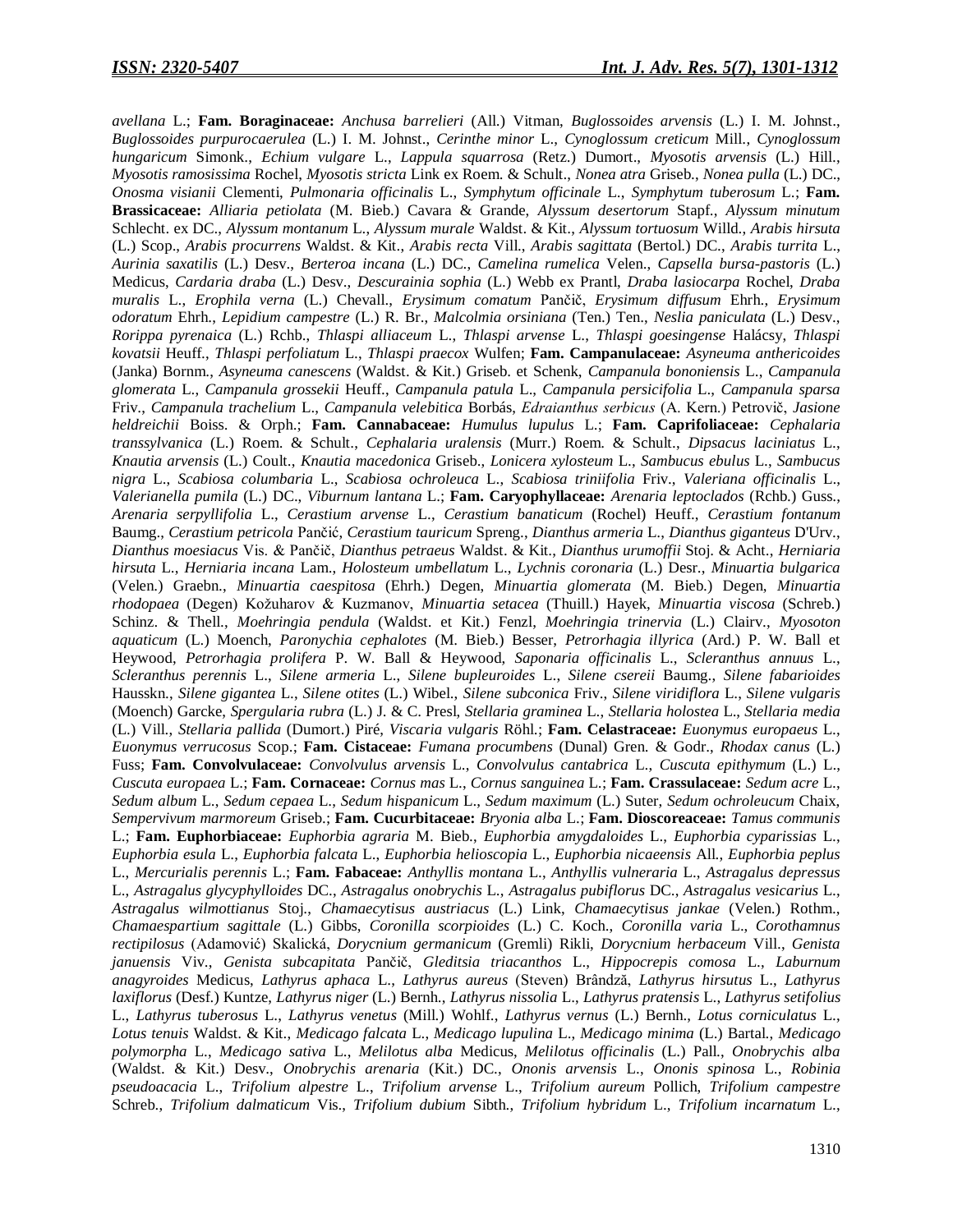*Trifolium medium* L., *Trifolium ochroleucon* Huds., *Trifolium pallidum* Waldst. & Kit., *Trifolium pannonicum* Jacq., *Trifolium pratense* L., *Trifolium repens* L., *Trigonella monspeliaca* L., *Vicia cracca* L., *Vicia dumetorum* L., *Vicia grandiflora* Scop., *Vicia pannonica* Crantz, *Vicia sativa* L., *Vicia tetrasperma* (L.) Schreb.; **Fam. Fagaceae:** *Fagus sylvatica* L., *Quercus cerris* L., *Quercus dalechampii* Ten., *Quercus frainetto* Ten., *Quercus pubescens* Willd.; **Fam. Gentianaceae:** *Centaurium pulchellum* (Sw.) Druce, *Gentiana cruciata* L.; **Fam. Geraniaceae:** *Erodium cicutarium* (L.) L er., *Geranium columbinum* L., *Geranium dissectum* L., *Geranium macrorrhizum* L., *Geranium phaeum* L., *Geranium pyrenaicum* Burm. f., *Geranium robertianum* L., *Geranium sanguineum* L.; **Fam. Hypericaceae:** *Hypericum perforatum* L., *Hypericum rochelii* Griseb. & Schenk, *Hypericum rumeliacum* Boiss., *Hypericum tetrapterum* Fr.; **Fam. Juglandaceae:** *Juglans regia* L.; **Fam. Lamiaceae:** *Acinos alpinus* (L.) Moench, *Acinos arvensis* (Lam.) Dandy, *Ajuga chamaepitys* (L.) Schreb., *Ajuga genevensis* L., *Ajuga laxmanii* (L.) Benth., *Ajuga piramidalis* L., *Ajuga reptans* L., *Ballota nigra* L., *Betonica officinalis* L., *Calamintha nepeta* (L.) Savi, *Calamintha sylvatica* Bromf., *Clinopodium vulgare* L., *Galeopsis bifida* Boenn., *Glechoma hederacea* L., *Glechoma hirsuta* Waldst. & Kit., *Hyssopus officinalis* L., *Lamium amplexicaule* L., *Lamium galeobdolon* (L.) L., *Lamium garganicum* L., *Lamium maculatum* L., *Lamium purpureum* L., *Leonurus cardiaca* L., *Lycopus europaeus* L., *Marrubium peregrinum* L., *Mentha aquatica* L., *Mentha pulegium* L., *Mentha spicata* L., *Nepeta nuda* L., *Nepeta cataria* L., *Origanum vulgare* L., *Prunella laciniata* (L.) L., *Prunella vulgaris* L., *Salvia aethiops* L., *Salvia nemorosa* L., *Salvia nutans* L., *Salvia sclarea* L., *Salvia virgata* Jacq., *Satureja montana* L., *Sideritis montana* L., *Stachys annua* L., *Stachys cretica* L., *Stachys germanica* L., *Stachys recta* L., *Stachys sylvatica* L., *Teucrium chamaedrys* L., *Teucrium montanum* L., *Teucrium polium* L., *Thymus callieri* Borbás ex Velen., *Thymus glabrescens* Willd., *Thymus jankae* Čelak., *Thymus longicaulis* C. Presl, *Thymus moesiacus* Velen., *Thymus pannonicus* All., *Thymus pulegioides* L., *Thymus striatus* Vahl; **Fam. Linaceae:** *Linum austriacum* L., *Linum catharticum* L., *Linum tenuifolium* L.; **Fam. Lythraceae:** *Lythrum salicaria* L.; **Fam. Malvaceae:** *Alcea pallida*  (Waldst. & Kit. ex Willd.) Waldst. & Kit., *Lavatera thuringiaca* L., *Malva sylvestris* L., *Tilia cordata* Mill., *Tilia tomentosa* Moench; **Fam. Oleaceae:** *Fraxinus ornus* L., *Ligustrum vulgare* L., *Syringa vulgaris* L.; **Fam. Onagraceae:** *Epilobium angustifolium* L., *Epilobium hirsutum* L., *Epilobium montanum* L., *Epilobium parviflorum*  Schreb., *Epilobium tetragonum* L.; **Fam. Orobanchaceae:** *Orobanche cumana* Wallr., *Orobanche serbica* Beck & Petrovič, *Orobanche teucrii* Holandre; **Fam. Paeoniaceae:** *Paeonia peregrina* Mill. **Fam. Papaveraceae:** *Corydalis marschalliana* (Pall.) Pers., *Corydalis solida* (L.) Schwarz, *Papaver rhoeas* L.; **Fam. Plantaginaceae:** *Globularia aphyllanthes* Crantz, *Plantago lanceolata* L., *Plantago major* L., *Plantago media* L., *Plantago subulata* L.; **Fam. Plumbaginaceae:** *Goniolimon tataricum* (L.) Boiss.; **Fam. Polygalaceae:** *Polygala anatolica* Boiss. & Heldr., *Polygala comosa* Schkuhr, *Polygala hospita* Heuff., *Polygala major* Jacq., *Polygala supina* Schreb., *Polygala vulgaris* L.; **Fam. Polygonaceae:** *Bilderdykia convolvulus* (L.) Dumort., *Bilderdykia dumetorum* (L.) Dumort., *Persicaria hydropiper* (L.) Opiz, *Polygonum patulum* M. Bieb., *Polygonum pulchellum* Loisel., *Polygonum rurivagum* Jord. ex Boreau, *Rumex acetosa* L., *Rumex acetosella* L., *Rumex crispus* L., *Rumex pulcher* L., *Rumex sanguineus* L.; **Fam. Portulacaceae:** *Portulaca oleracea* L.; **Fam. Primulaceae:** *Anagallis arvensis* L., *Androsace maxima* L., *Lysimachia nummularia* L., *Lysimachia vulgaris* L., *Primula veris* L.; **Fam. Ranunculaceae:** *Adonis flammea* Jacq., *Adonis vernalis* L., *Anemone ranunculoides* L., *Anemone sylvestris* L., *Clematis vitalba* L., *Consolida regalis* Gray, *Delphinium fissum* Waldst. & Kit., *Helleborus odorus* Waldst. & Kit., *Hepatica nobilis*  Mill., *Isopyrum thalictroides* L., *Nigella arvensis* L., *Pulsatilla montana* (Hoppe) Reichenb. ssp. *bulgarica*, *Ranunculus acris* L., *Ranunculus bulbosus* L., *Ranunculus ficaria* L., *Ranunculus illyricus* L., *Ranunculus millefoliatus* Vahl, *Ranunculus polyanthemos* L., *Ranunculus repens* L., *Ranunculus sartorianus* Boiss. & Heldr., *Thalictrum aquilegifolium* L., *Thalictrum minus* L.; **Fam. Resedaceae:** *Reseda lutea* L.; **Fam. Rhamnaceae:**  *Rhamnus saxatilis* Jacq.; **Fam. Rosaceae:** *Agrimonia eupatoria* L., *Amelanchier ovalis* Medicus, *Amygdalus nana*  L., *Aremonia agrimonoides* (L.) DC., *Cotoneaster integerrimus* Medicus, *Cotoneaster niger* (Thunb.) Fries, *Crataegus monogyna* Jacq., *Crataegus pentagyna* Waldst. & Kit., *Filipendula ulmaria* (L.) Maxim., *Filipendula vulgaris* Moench, *Fragaria moschata* Duchesne, *Fragaria vesca* L., *Fragaria viridis* Duchesne, *Geum urbanum* L., *Malus dasyphylla* Borkh., *Malus praecox* (Pall.) Borkh., *Malus sylvestris* Mill., *Potentilla argentea* L., *Potentilla cinerea* Chaix. ex Vill., *Potentilla micrantha* Ramond ex DC., *Potentilla neglecta* Baumg., *Potentilla patula* Waldst. & Kit., *Potentilla pedata* Willd., *Potentilla reptans* L., *Potentilla rupestris* L., *Potentilla ternata* C. Koch, *Prunus avium* L., *Prunus cerasifera* Ehrh., *Prunus mahaleb* L., *Prunus spinosa* L., *Pyrus nivalis* Jacq., *Pyrus pyraster*  Burgsd., *Rosa canina* L., *Rosa gallica* L., *Rosa micrantha* Borrer ex Sm., *Rosa myriacantha* DC., *Rosa obtusifolia* Desv., *Rosa tomentosa* Sm., *Rubus caesius* L., *Rubus thyrsanthus* Focke, *Sanguisorba minor* Scop., *Sorbus torminalis* (L.) Crantz, *Sorbus umbellata* (Desf.) Fritsch, *Waldsteinia geoides* Willd.; **Fam. Rubiaceae:** *Asperula cynanchica* L., *Asperula purpurea* (L.) Ehrend., *Asperula taurina* L., *Crucianella graeca* Boiss., *Cruciata glabra*  (L.) Ehrend., *Cruciata laevipes* Opiz, *Cruciata pedemontana* (Bellardi) Ehrend., *Galium album* Mill., *Galium aparine* L., *Galium debile* Desv., *Galium heldreichii* Halácsy, *Galium odoratum* (L.) Scop., *Galium*